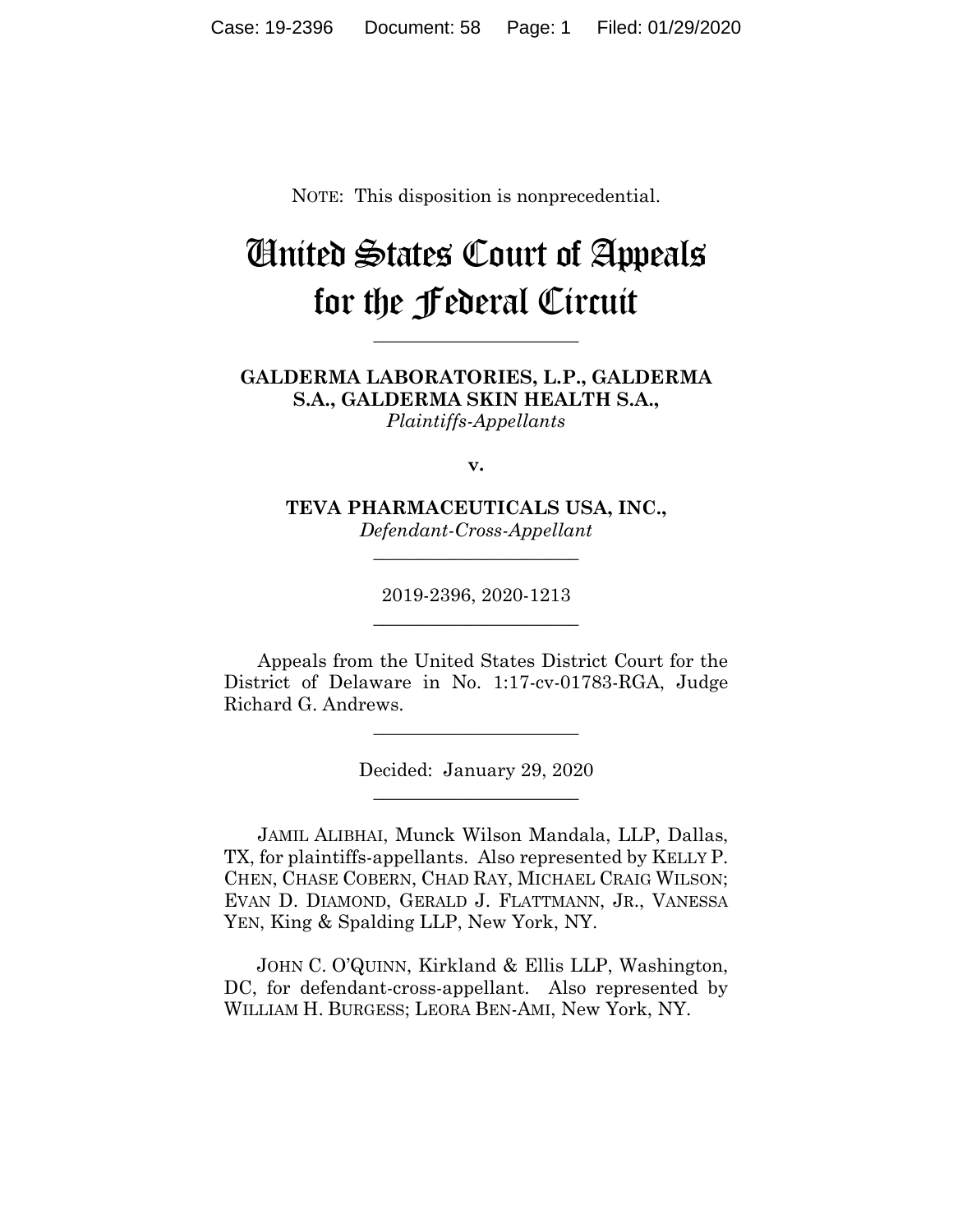#### Before MOORE, O'MALLEY*,* AND STOLL, *Circuit Judges.*

 $\mathcal{L}_\text{max}$  and  $\mathcal{L}_\text{max}$  and  $\mathcal{L}_\text{max}$  and  $\mathcal{L}_\text{max}$ 

## O'MALLEY, *Circuit Judge*.

This patent infringement suit arises from the filing of Teva Pharmaceuticals USA, Inc.'s ("Teva's") Abbreviated New Drug Application ("ANDA") No. 210019. In its ANDA, Teva seeks approval to market a generic version of Soolantra®, a pharmaceutical product marketed by Plaintiffs Galderma Laboratories, L.P., Galderma S.A., and Nestlé Skin Health S.A. (collectively, "Galderma"). Following a bench trial, the U.S. District Court for the District of Delaware entered final judgment for Teva, holding that the asserted claims of U.S. Patent Nos. 9,089,587 ("the '587 patent"); 9,233,117 ("the '117 patent"); and 9,233,118 ("the '118 patent") were invalid for anticipation under 35 U.S.C. § 102. Galderma appeals from the district court's judgment. Following entry of judgment, Galderma sought and obtained from the district court an injunction pending appeal pursuant to Federal Rule of Civil Procedure 62(d). Teva cross-appeals from the district court's injunction order. For the reasons discussed below, we *reverse* and *remand* the district court's judgment and *dismiss* as moot Teva's cross-appeal.1

<sup>1</sup> Given the parties' detailed briefing of these issues in connection with Teva's motion to stay the injunction order (addressed below), the straightforward nature of the issues presented, and the need to resolve this dispute and return it to the district court expeditiously, we see no value in scheduling oral argument in this case. Accordingly, we proceed to rule on this appeal on the papers.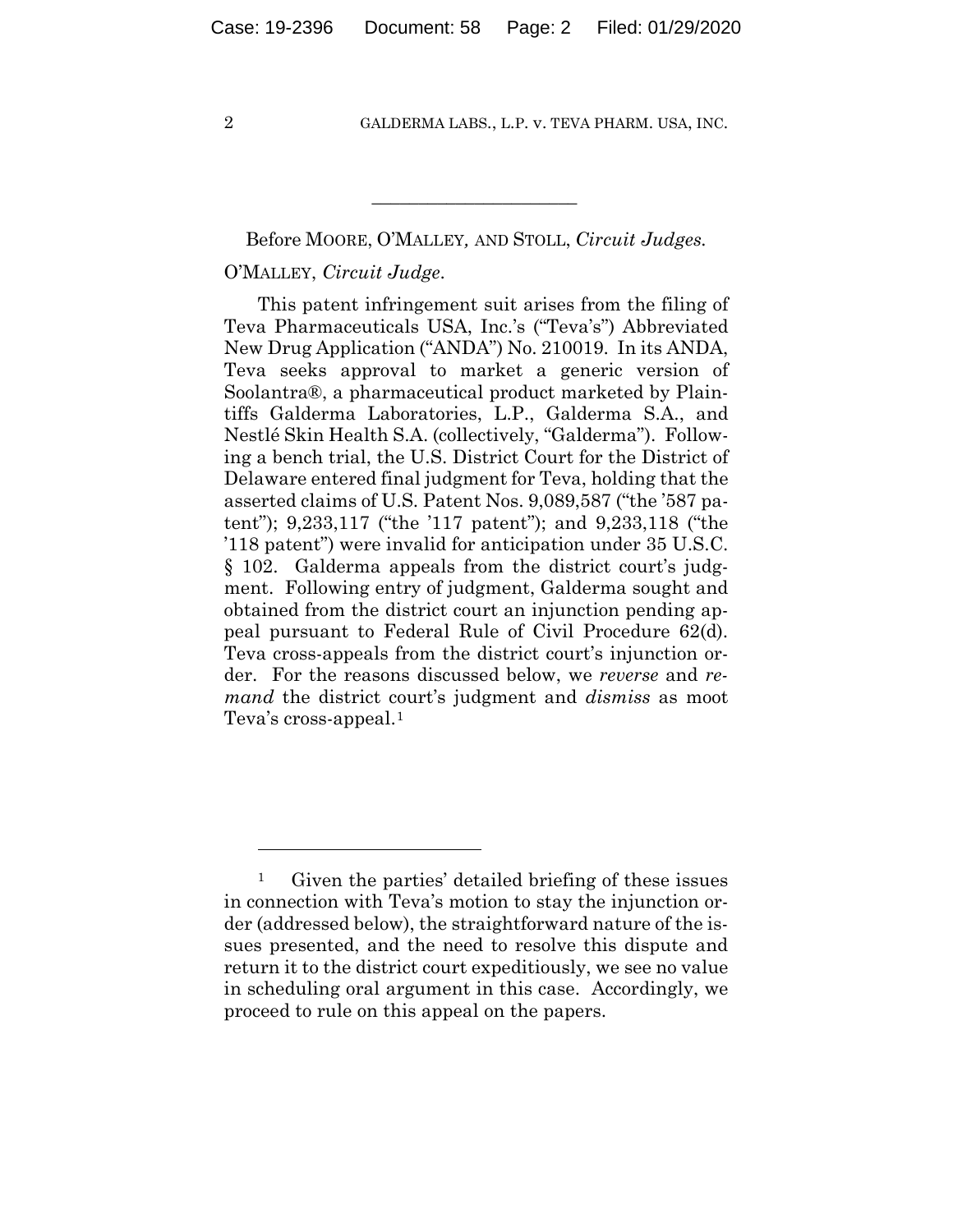#### I. BACKGROUND

#### A. The Claimed Technology

Galderma is the holder of approved New Drug Application ("NDA") No. 206255 for Soolantra®, a topical pharmaceutical formulation containing 1% ivermectin. Soolantra® is indicated for the treatment of inflammatory lesions of rosacea, a skin disorder characterized by facial flushing and redness. The patents-in-suit are listed in the Orange Book for Soolantra® and are directed to methods of treating papulopustular rosacea ("PPR"), using topical ivermectin compositions. PPR, a subtype of rosacea, is a chronic inflammatory disorder that results in facial papules and pustules and is characterized by the presence of inflammatory lesions. Soolantra®, approved by the FDA in 2014, is the first ever ivermectin-based treatment for rosacea.

Galderma asserted the following claims at trial: claim 12 of the '587 patent; claims 2, 3, and 6 of the '117 patent; and claims 6, 7, 10, and 11 of the '118 patent. The asserted claims recite methods of treating inflammatory lesions of rosacea through topical administration of 1% ivermectin once daily to patients with inflammatory lesions of rosacea. The claims also recite certain efficacy benchmarks resulting from the treatment methods. These bench marks measure certain parameters, including: (1) lesion count reduction, *i.e.*, the difference in the number of inflammatory lesions before and after treatment; (2) Investigator's Global Assessment ("IGA") success rate, *i.e.*, the percentage of patients who achieve an IGA of 0 to 1 on a five-point scale of rosacea severity;2 and, (3) relapse-free time, *i.e.*, the time period between a patient's IGA success rate of 0 or 1 to the

<sup>2</sup> The five-point scale characterizes rosacea severity as follows: 0 (clear), 1 (almost clear), 2 (mild), 3 (moderate), and 4 (severe). '587 patent, Table 1.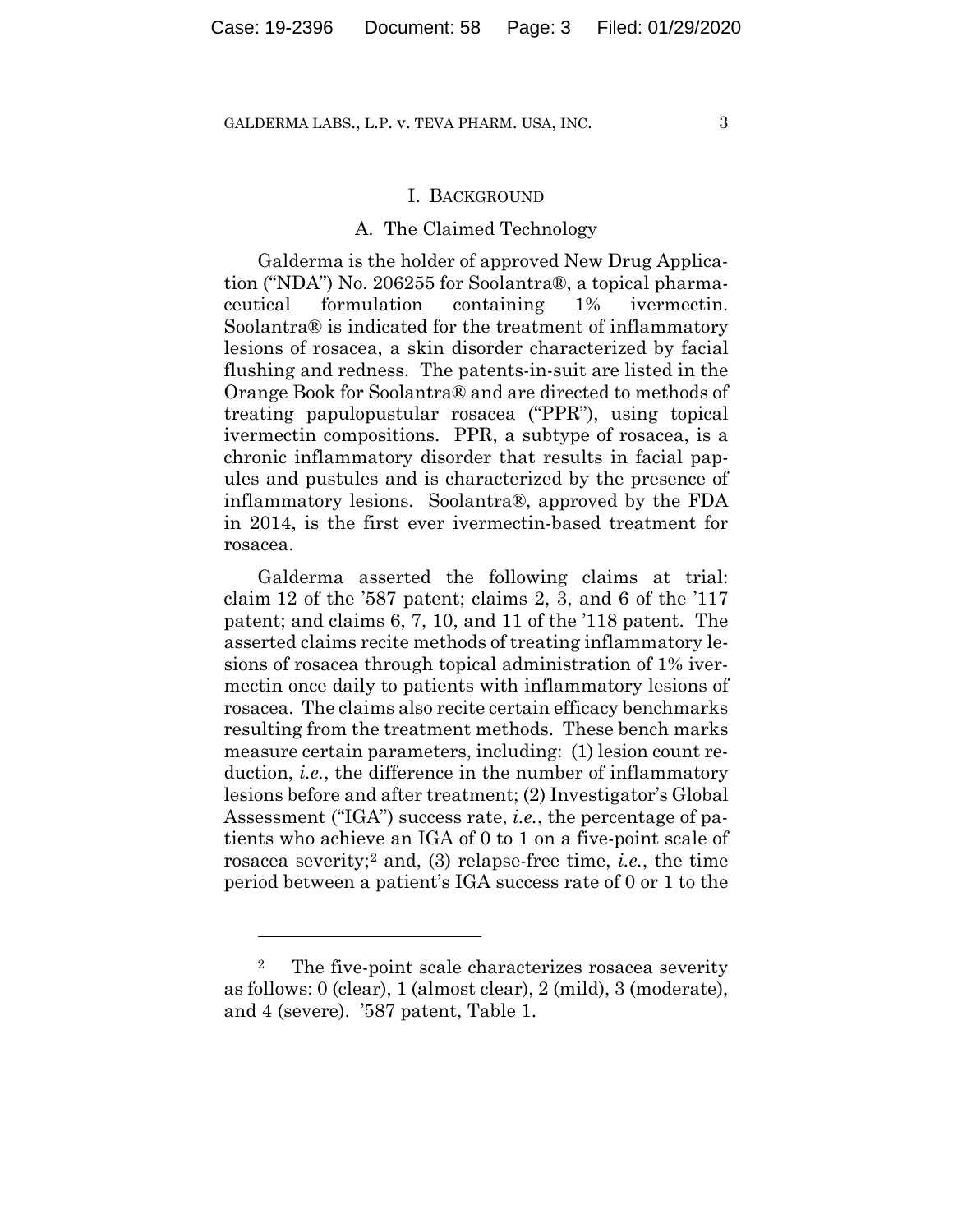patient's first reoccurrence of an IGA of 2 or more. *See*  '587 patent, 6:63–7:25. The claimed efficacy benchmarks are:

(1) 'a significant reduction in inflammatory lesion count in the subject' ('587 patent, claim 12; '118 patent, claims 6, 7, 10, 11);

(2) 'a significant improvement in at least one selected from the group consisting of a higher investigator's global assessment success rate and a delayed time to first relapse in the subject in comparison to that achieved by topically administering to the subject, twice daily, a second pharmaceutical composition comprising 0.75% by weight metronidazole' ('587 patent, claim 12);

(3) 'as early as 2 weeks after the initial administration of the pharmaceutical composition, a significant reduction in inflammatory lesion count' ('117 patent, claims 2, 3, 6; '118 patent, claims 7, 10, 11);

(4) 'as early as 2 weeks after the initial administration of the pharmaceutical composition, a significant reduction in inflammatory lesion count,' 'wherein the subject has moderate to severe papulopustular rosacea before the treatment,' and 'wherein the subject has 15 or more of the inflammatory lesions before the treatment' ('117 patent, claim 6);

(5) 'more reduction in inflammatory lesion count in the subject in comparison to that achieved by topically administering to the subject, twice daily, a second pharmaceutical composition comprising 0.75% by weight metronidazole' ('117 patent, claim 2; '118 patent, claim 10); and

(6) 'longer relapse-free time of the inflammatory lesions of rosacea in the subject in comparison to that achieved by twice daily topically administering to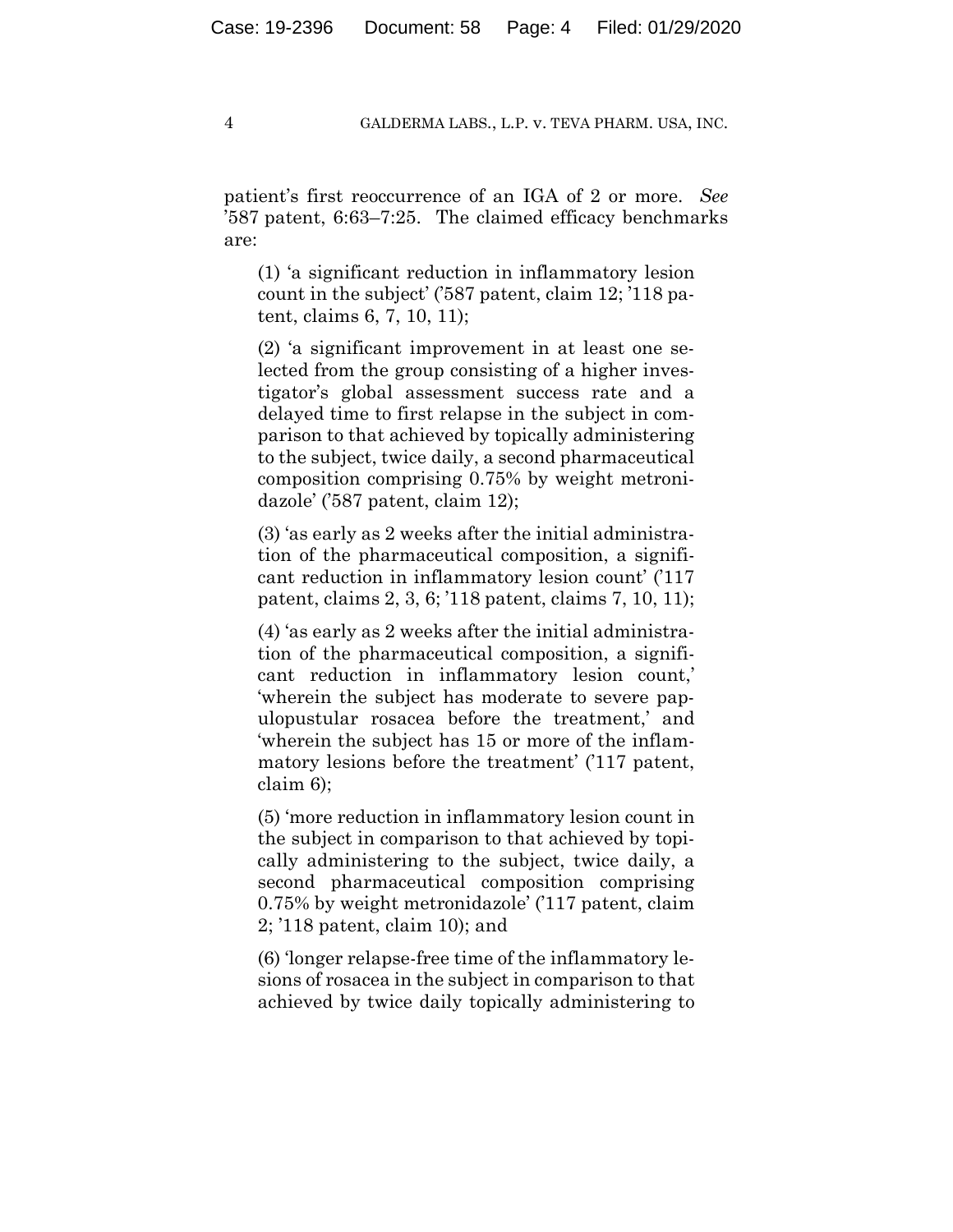the subject a second pharmaceutical composition comprising 0.75% by weight metronidazole' ('117 patent, claim 3; '118 patent, claim 11).

## *Galderma Labs. L.P. v. Teva Pharm. USA, Inc.*, 390 F. Supp. 3d 582, 590 (D. Del. 2019).

The parties agreed that the terms "significant reduction" or "significant improvement" meant "a reduction/improvement that is statistically significant, not due to chance alone, which has a p-value of 0.05 or less." J.A. 4374. And they agreed that "time to first relapse" or "relapse-free time" meant "the time elapsed between initial successful treatment to an IGA of rosacea of 0 or 1 to the first reoccurrence of the IGA to 2 or more in a subject." *Id.* 

It is undisputed that the Soolantra® formulation necessarily achieves the claimed efficacy limitations.

#### B. Procedural History

On December 30, 2016, Teva filed its ANDA directed to a generic 1% ivermectin cream. In response to Teva's paragraph IV certification asserting that the claims of the patents-in-suit were invalid, unenforceable, and/or not infringed, Galderma filed this suit against Teva, alleging infringement pursuant to 35 U.S.C.  $\S 271(d)(2)(A)$ . Teva stipulated to infringement of claim 6 of the '118 patent. The district court held a bench trial in June 2019. Teva asserted that the claims at issue were invalid as anticipated by U.S. Patent No. 5,952,372 ("McDaniel") or U.S. Patent No. 7,550,440 ("Manetta"). Teva also argued that the asserted claims were invalid for obviousness over Manetta alone, or Manetta in combination with McDaniel and certain other prior art references. J.A. 6053–62. Teva further argued that the asserted claims lack written description support. J.A. at 6042–43.

Following post-trial briefing, the district court issued an opinion finding each of the asserted claims invalid for anticipation by McDaniel. *Galderma Labs.*, 390 F. Supp.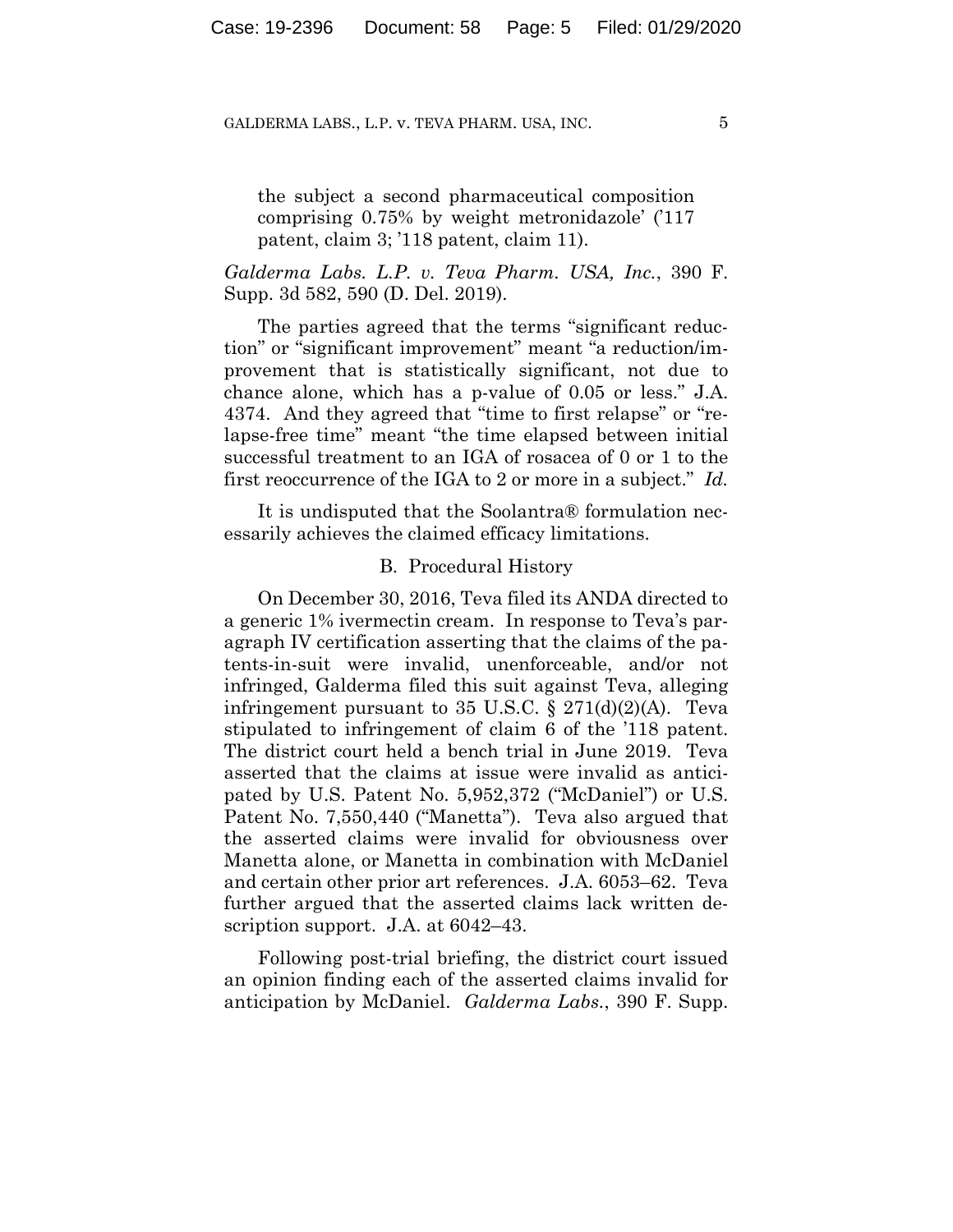3d at 584. The district court found that McDaniel expressly discloses: methods for treatment of rosacea, including inflammatory lesions of PPR; a topical formulation containing about 1–5% ivermectin; and, once-daily application of ivermectin. *Id.* at 586–89. It also found that McDaniel inherently disclosed the claimed efficacy limitations. *Id.* at 589–92. This finding of inherency was based on the parties' stipulation that "Manetta enables McDaniel in 2012 as to the formulation." *Id.* at 591. The district court concluded that McDaniel discloses "the same ivermectin formulation as in the asserted claims." *Id.* at 591–92. According to the district court, "as of 2012, before the critical dates of the asserted claims, a person of ordinary skill in the art would have been able to practice McDaniel's disclosed treatment method with Manetta's formulation without undue experimentation." *Id.* at 591. It is undisputed that Manetta discloses the Soolantra formulation. J.A. 6015, ¶¶ 93–94; J.A. 15010–11.

The district court did not address Teva's anticipation challenge based on Manetta. And, because it found all asserted claims invalid for anticipation, the court did not reach Teva's arguments concerning obviousness and lack of written description. The district court entered judgment on August 29, 2019.

On September 6, 2019, Galderma timely filed a notice of appeal. Shortly thereafter, Teva launched its generic drug product. In response, Galderma filed an emergency motion for a stay pending appeal pursuant to Federal Rule of Civil Procedure 62(d). At the hearing for this motion, the district court noted that Galderma had raised a substantial issue with the finding of anticipation, leaving the court without confidence that this decision would be affirmed. J.A. 15862–63. The court granted Galderma's motion, enjoining Teva from marketing its generic product.

Teva then filed a motion with this court pursuant to Federal Rule of Appellate Procedure Rule 8, asking us to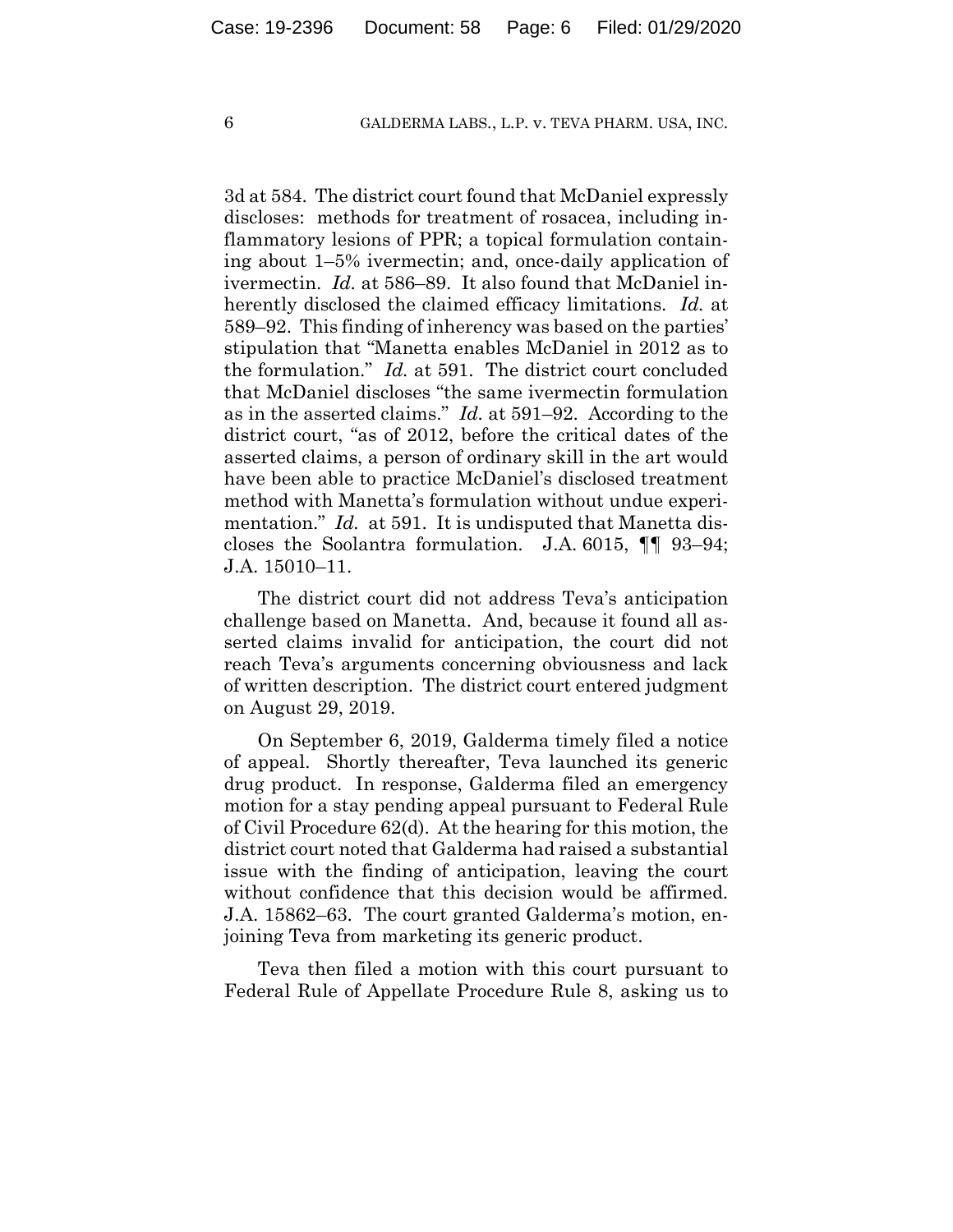stay or dissolve the injunction. Because Teva did not first file a notice of appeal from the injunction order, we asked the parties to address whether we had authority to grant Teva's requested relief. In response, Teva timely filed a notice of cross-appeal. We granted Teva's Rule 8 motion on December 12, 2019 and stayed the district court's injunction. *See* Order, *Galderma Labs. L.P. v. Teva Pharm. USA, Inc.*, No. 19-2053 (Fed. Cir. Dec. 12, 2019), ECF No. 43.

On appeal, Galderma challenges the district court's finding of anticipation of the asserted claims. As to the cross-appeal, Teva does not intend to further brief the injunction issue, noting that its requested relief has already been granted. We have jurisdiction under 28 U.S.C.  $§ 1295(a)(1).$ 

#### II. DISCUSSION

#### A. Standard of Review

On appeal from a bench trial, we review a district court's conclusions of law de novo and its findings of fact for clear error. *SmithKline Beecham Corp. v. Apotex Corp.*, 403 F.3d 1331, 1337 (Fed. Cir. 2005). "Anticipation is a question of fact, and a district court's findings on this issue are reviewed for clear error." *Braintree Labs., Inc. v. Novel Labs., Inc.*, 749 F.3d 1349, 1358 (Fed. Cir. 2014). A factual finding is clearly erroneous if, upon review of the evidence, a reviewing court is "left with the definite and firm conviction that a mistake has been made." *Spectrum Pharm., Inc. v. Sandoz Inc.*, 802 F.3d 1326, 1333 (Fed. Cir. 2015). "[I]f the trial court bases its findings upon a mistaken impression of applicable legal principles, the reviewing court is not bound by the clearly erroneous standard." *Inwood Labs., Inc. v. Ives Labs., Inc.*, 456 U.S. 844, 855 (1982).

#### B. Anticipation

On appeal, Galderma challenges the district court's (1) use of multiple references for its anticipation analysis; and (2) finding of inherency based on "a mere possibility."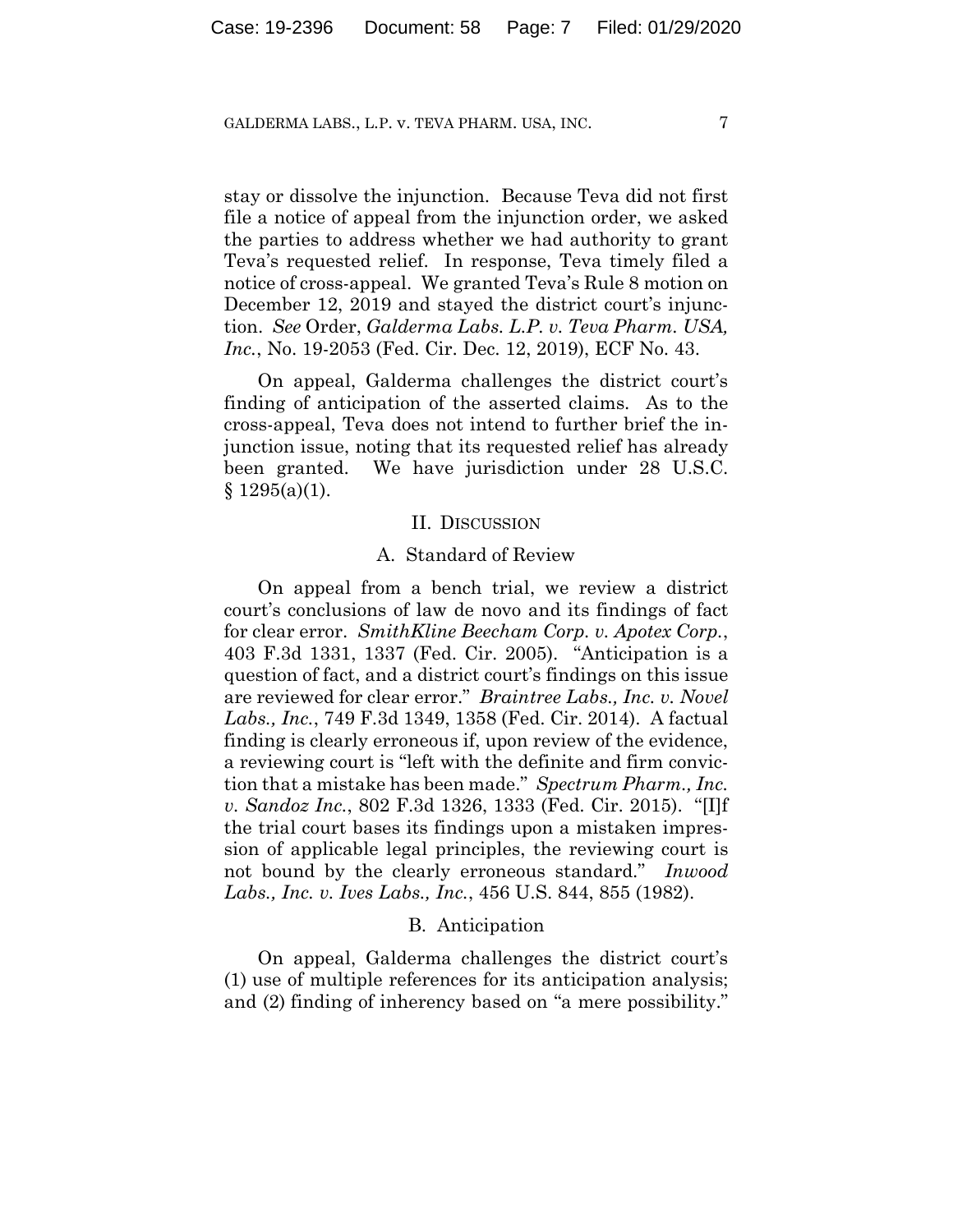The parties also dispute whether McDaniel expressly discloses the claimed efficacy limitations. As explained below, we agree with Galderma that the district court erred in its inherent anticipation analysis. Moreover, we read the district court's opinion to implicitly find that McDaniel lacks an express disclosure of the claimed efficacy limitations. We do not consider this finding to be clearly erroneous.

#### 1. Reliance on Multiple References

A patent is invalid for anticipation if a single prior art reference discloses each and every limitation of the claimed invention, either expressly or inherently. *Schering Corp. v. Geneva Pharms., Inc.*, 339 F.3d 1373, 1379 (Fed. Cir. 2003). An anticipatory prior art reference must also "enable one with ordinary skill in the art to practice the invention." *SmithKline Beecham Corp. v. Apotex Corp.*, 403 F.3d 1331, 1342 (Fed. Cir. 2005) (internal quotations and citations omitted). "As long as the reference discloses all of the claim limitations *and* enables the 'subject matter that falls within the scope of the claims at issue,' the reference anticipates." *In re Gleave*, 560 F.3d 1331, 1334 (Fed. Cir. 2009) (emphasis added) (quoting *Schering Corp.*, 339 F.3d at 1380–81).

Galderma argues that the district court erred by finding the asserted claims anticipated based on disclosures found in two references, in contravention of settled law that anticipation must be based on disclosure in a single reference. According to Galderma, although the district court was permitted to look to other references to interpret the allegedly anticipatory reference, it was strictly prohibited from using additional references "for a very specific teaching." Galderma's Br. 22 (citing *Studiengesellschaft Kohle, m.b.H. v. Dart Indus., Inc.*, 726 F.2d 724, 727 (Fed. Cir. 1984)). Galderma argues that the district court erred by relying on Manetta for its teaching of the Soolantra formulation. *Id.* at 23. In Galderma's view, based on the parties' stipulation that McDaniel's formulation was enabled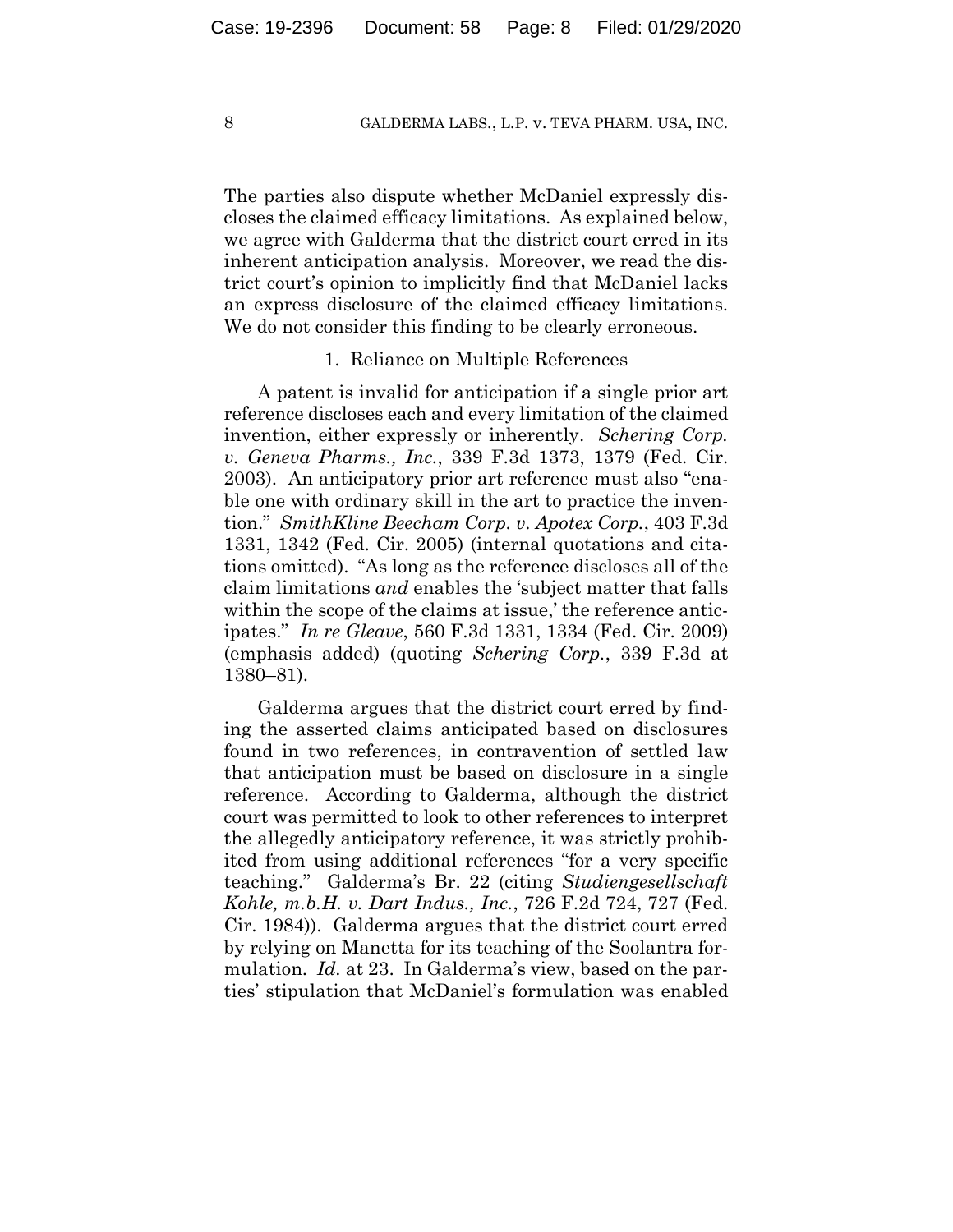by Manetta, the district court incorporated one of the Manetta formulations into McDaniel, erroneously finding the asserted claims anticipated.

Galderma further contends that the district court confused enablement with anticipatory disclosure. *Id.* at 23– 26. Galderma argues that we have looked to additional references "solely to show *enablement* of an anticipatory reference," not, as here, for "whether an enabled reference *discloses* all claim limitations." *Id.* at 25 (citing *Bristol-Myers Squibb Co. v. Ben Venue Labs., Inc.*, 246 F.3d 1368, 1372 (Fed. Cir. 2001)). According to Galderma, Manetta's enablement of McDaniel's formulation only means that a person of ordinary skill in the art ("POSA") could practice the general formulations disclosed in McDaniel. It cannot mean that McDaniel discloses the specific formulation disclosed in Manetta.

Teva, on the other hand, sees no error in the district court's finding of anticipation. It argues that anticipation is evaluated from the perspective of a POSA and the knowledge of a POSA can be shown with extrinsic evidence, "without running afoul of the single-reference rule for anticipation." Teva's Br. 33. According to Teva, Galderma's stipulation that "'Manetta enables McDaniel in 2012 as to the formulation,'" is "directly relevant evidence" of the perspective of a POSA. *Id.* at 34. Teva argues that there is no error because "[i]t follows [from the parties' stipulation] that a skilled artisan with McDaniel in hand would envisage" the specific formulation disclosed in Manetta. *Id.* at 35.

Teva further argues that the district court's findings are consistent with our precedent. It argues that disclosure of a genus (here, McDaniel's disclosure of a 1–5% ivermectin formulation) can anticipate a claimed species if a POSA would discern or possess the species (here, the Soolantra formulation) upon reading the disclosure. *Id.* (citing *Bristol-Myers*, 246 F.3d at 1380). According to Teva,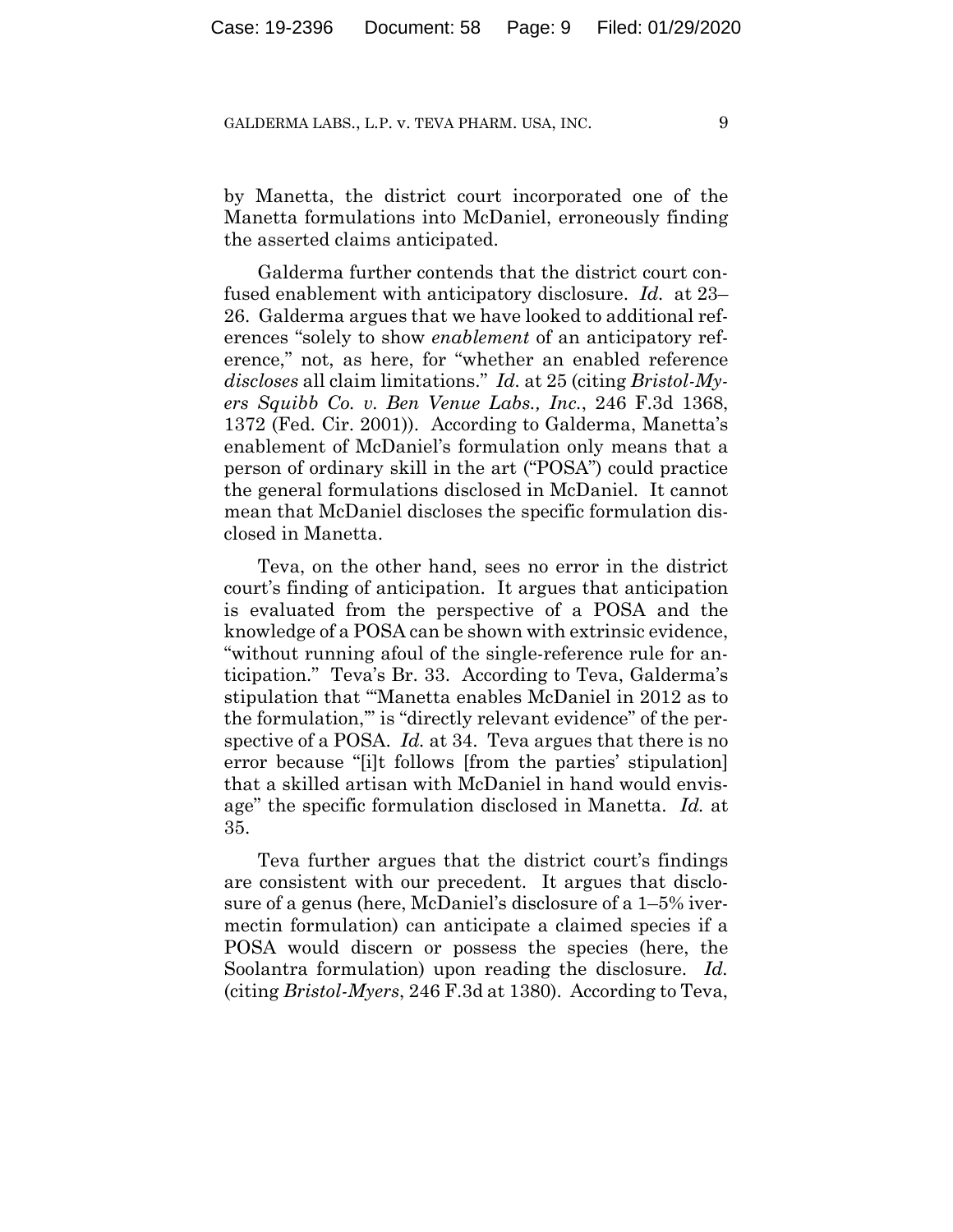Manetta's Soolantra is "undoubtedly a species within the scope of McDaniel's disclosure," and, given that this formulation necessarily achieves the claimed results, a POSA's possession of the formulation before the critical date anticipates. *Id.* (citing *Perricone v. Medicis Pharm. Corp.*, 432 F.3d 1368 (Fed. Cir. 2005)).

Teva's arguments ignore the axiom that a patent claim can only be invalid for anticipation if a single reference discloses each and every limitation of the claimed invention. Turning to another reference "for a very specific teaching" runs afoul of these settled principles. *See, e.g.*, *Dart Indus.*, 726 F.2d at 727 (rejecting an anticipation challenge where the challenger relied on two additional articles "for a very specific teaching, not for any light they shed on what [the anticipatory reference] would have meant to those skilled in the art"). Here, the district court erred by finding the asserted claims anticipated by the disclosures of McDaniel *and* Manetta, in contravention of settled law.

 We reject Teva's arguments that the doctrine of enablement justified the district court's reliance on Manetta for a specific teaching. In so arguing, Teva confuses the concepts of anticipation and enablement, just as the district court did. Whether a prior art reference is enabled is a separate question from whether it discloses, expressly or inherently, the claimed limitations at issue. Here, the parties' stipulation meant only one thing: in 2012, a POSA would have been able to practice the general formulations disclosed in McDaniel, *i.e.*, 1–5% ivermectin, "formulated into a cosmetically-acceptable topical lotion, cream, or gel." McDaniel at 2:66–3:10. The stipulation cannot mean, as Teva suggests, that McDaniel discloses the specific Soolantra formulation.

Our decision in *Bristol-Myers* is instructive. In *Bristol-Myers*, we held that certain method of treatment claims directed to "premedicating" were anticipated by the prior art reference "Kris" suggesting premedicating generally, even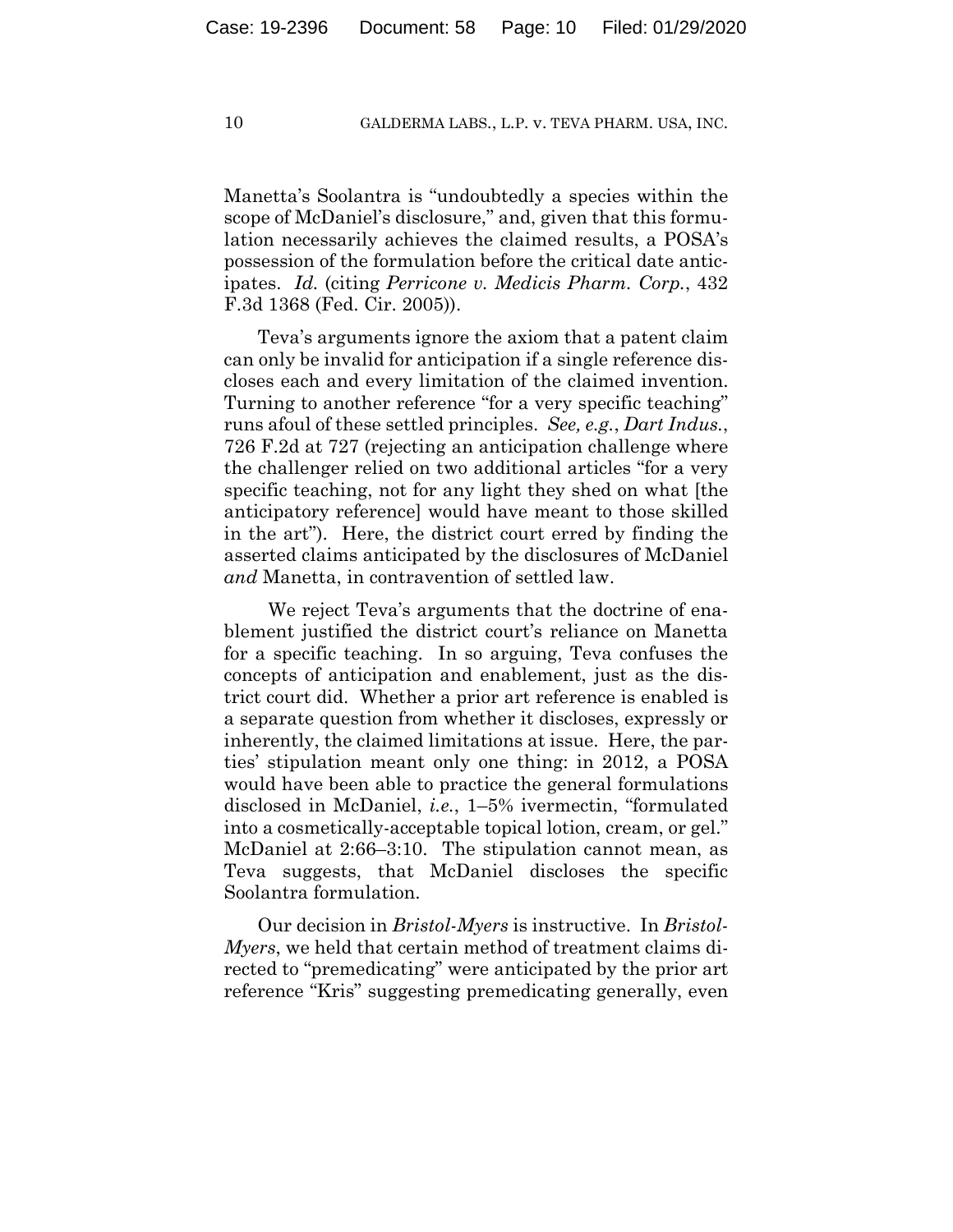though Kris did not "actually employ premedication." 246 F.3d at 1378. We clarified that it was permissible to "look to any references that establish that Kris's suggestion of [premedicating] would have been enabling to one of skill in the art more than one year prior to [the] earliest filing date of [the patent]." *Id.* at 1379. At the same time, we found that certain other claims, directed to specific classes of premedicaments ("steroids, antihistimines, H2-receptor antagonists, and combinations thereof"), were not anticipated by Kris, which disclosed "only the use of premedicaments generally." *Id.* at 1372, 1380. For this second set of claims, we refused to turn to other prior art references disclosing the use of steroids and H2-histamine antagonists as premedicaments, because Kris did not contain this specific disclosure. *Id.* at 1380.

The difference between our finding of anticipation of the first set of claims in *Bristol-Myers* and the district court's finding of anticipation in the present case, is that in *Bristol-Myers*, the asserted anticipatory reference contained the very disclosure that was found to be enabling based on other references (premedicating generally). By contrast, here, McDaniel does not contain the specific disclosure that is necessary for a finding of anticipation: an ivermectin formulation (such as Soolantra®) that necessarily achieves the claimed efficacy limitations. We refuse to look to Manetta to incorporate a specific disclosure not found in McDaniel, just as we refused in *Bristol-Myers* to look beyond Kris for a disclosure of the specific premedicaments claimed in the second set of claims at issue in that case.

In suggesting that "[i]t follows [from the parties' stipulation] that a skilled artisan with McDaniel in hand would envisage" the Soolantra® formulation, Teva's Br. 35, Teva makes the impermissible leap from enablement to disclosure. The parties' stipulation concerned the enablement of McDaniel. What a POSA "envisages," on the other hand, is undoubtedly a question of disclosure, not enablement.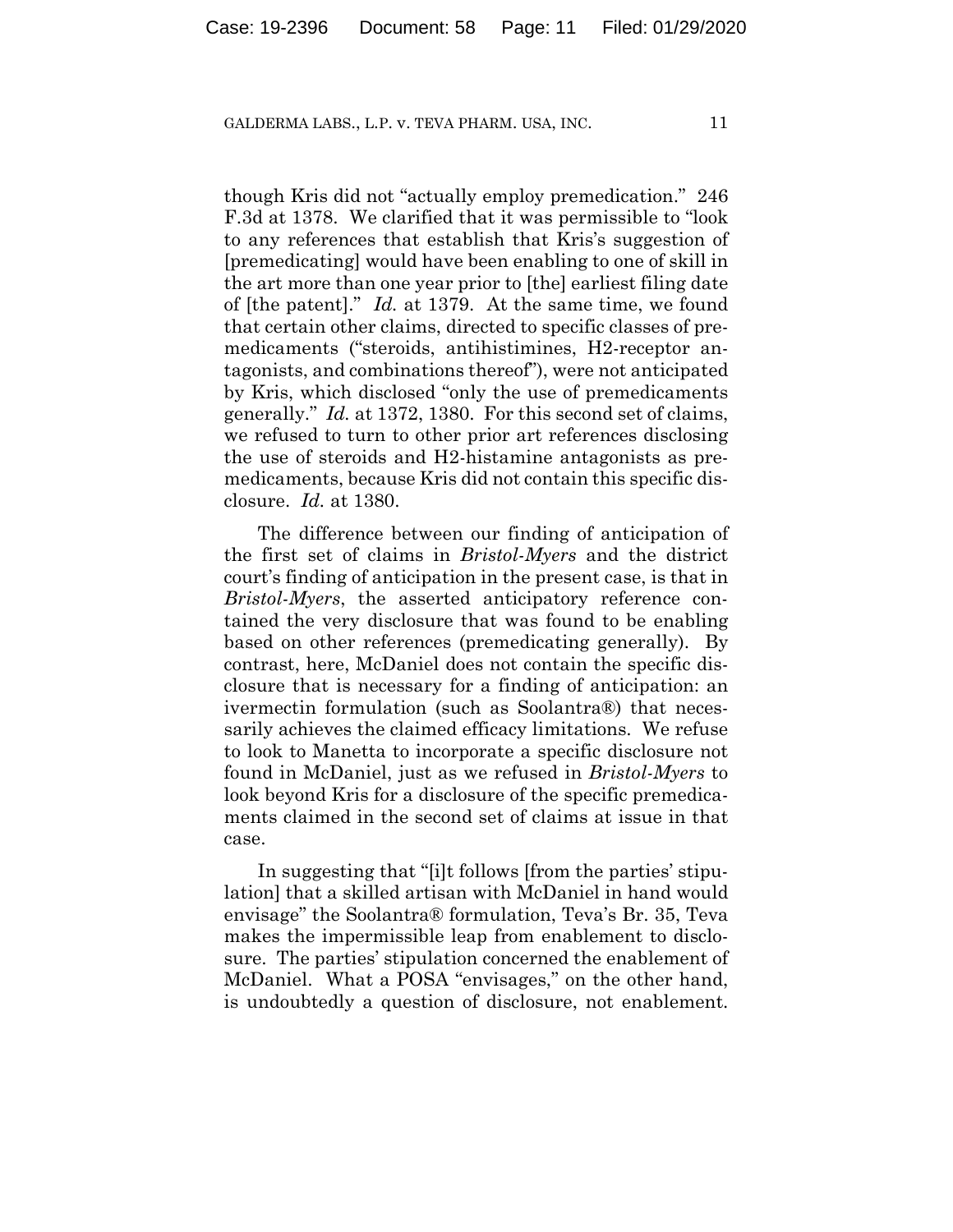What a POSA "envisages" from reading a reference is relevant to whether a reference discloses the claim elements "arranged as in the claim." *Net MoneyIn, Inc. v. VeriSign, Inc.*, 545 F.3d 1359, 1369 (Fed. Cir. 2008). Though Manetta enables an embodiment of McDaniel, it does not necessarily follow that a POSA reading McDaniel would at once envisage the undisclosed specific Soolantra® formulation that satisfies the claimed efficacy limitations. In any event, we have previously rejected the proposition that "a reference missing a limitation can anticipate a claim if a skilled artisan viewing the reference would 'at once envisage' the missing limitation." *See Nidec Motor Corp. v. Zhongshan Bd. Queen Motor Co. Ltd.*, 851 F.3d 1270, 1274– 75 (Fed. Cir. 2017). Here, the district court was not permitted "to fill in missing limitations simply because a skilled artisan would immediately envision them." *Id.*

We also reject Teva's arguments that possession of the Soolantra® formulation by a POSA before the critical date anticipates because Soolantra® is "undoubtedly a species within the scope of McDaniel's disclosure." Teva's Br. 35. Teva has not established that McDaniel's disclosure of 1– 5% topical ivermectin is a small enough genus that the species is anticipated. To the contrary, Teva's own expert testified that a 1% ivermectin formulation can be achieved in "thousands and thousands of possible" ways. J.A. 6486–87.

Accordingly, we conclude that the district court erred in looking outside McDaniel in its anticipation analysis.

2. Inherency Based on Mere Possibility

"[A] limitation or the entire invention is inherent and in the public domain if it is the 'natural result flowing from' the explicit disclosure of the prior art." *Schering Corp.*, 339 F.3d 1373 at 1379 (citations omitted). Inherency "may not be established by probabilities or possibilities." *Bettcher Indus., Inc. v. Bunzl USA, Inc.*, 661 F.3d 629, 639 (Fed. Cir. 2011).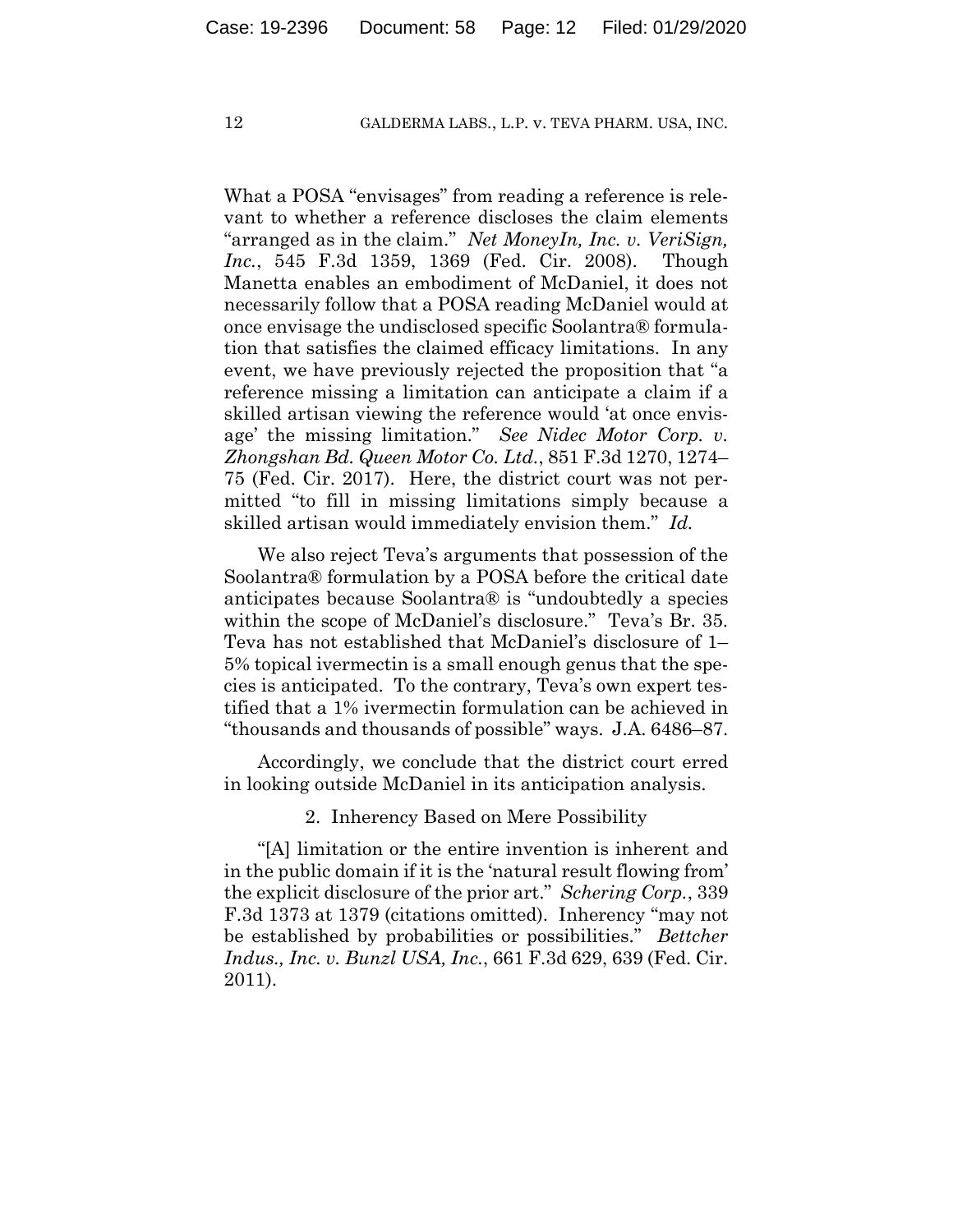On appeal, Galderma argues that the district court erroneously found that McDaniel inherently discloses the claimed efficacy limitations. Galderma's Br. 28–32. According to Galderma, the district court erroneously based this conclusion on the mere possibility that a POSA would have been able to practice McDaniel's disclosed method with Soolantra®. Teva, on the other hand, argues that McDaniel "discloses" the Soolantra® formulation, and therefore it inherently anticipates the claimed efficacy limitations, regardless of any other formulations McDaniel also discloses. Teva's Br. 38–39.

We agree with Galderma that the district court's finding of inherent anticipation is erroneous. As we have explained, the district court's conclusion that McDaniel discloses the Soolantra® formulation conflates the principles of enablement and anticipation. The proper inquiry for inherent anticipation is whether the claimed efficacy limitations "necessarily result" from practicing McDaniel. *See, e.g.*, *Allergan, Inc. v. Apotex Inc.*, 754 F.3d 952, 960–61 (Fed. Cir. 2014) (affirming judgment that claims were not inherently anticipated where the prior art only showed that the limitation might occur, not that it inevitably occurred). What a POSA would have been able to practice based on Manetta's disclosure is not at issue.

The district court mistakenly relied on *Perricone v. Medicis Pharm. Corp.*, 432 F.3d 1368 (Fed. Cir. 2005) to find inherent anticipation. In *Perricone*, the anticipatory reference "disclosed compositions includ[ing] all the various ingredients in the concentrations claimed by [the patentee]." 432 F.3d at 1376. We found that "the district court correctly applied the inherency doctrine" because the prior art reference at issue "disclose[d] the very same composition" as the claimed invention and taught its use in the manner claimed. *Id.* at 1379. We concluded that "[u]sing the same composition claimed by [the patentee] in the same manner claimed by [the patentee] naturally results in the same claimed . . . benefits." *Id.*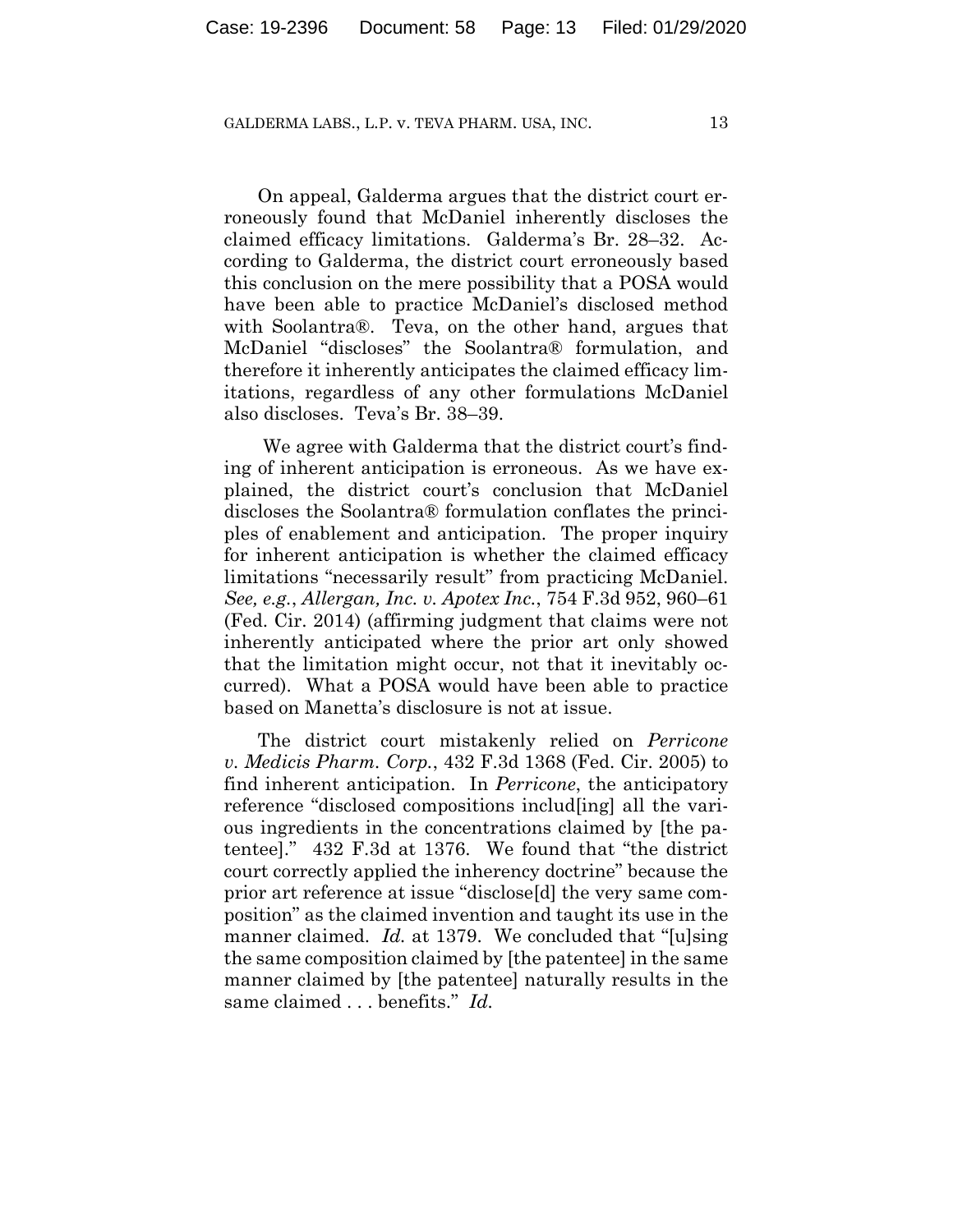Unlike *Perricone*, here, McDaniel does not disclose the "very same composition" as the patents-in-suit; it only discloses topical ivermectin formulations generally. The record does not show that practicing McDaniel's general disclosure of 1% ivermectin, "formulated into a cosmetically-acceptable topical lotion, cream, or gel," necessarily achieves the claimed efficacy limitations. Teva did not demonstrate that the use of any such formulation inevitably results in the claimed efficacies. Notably, Teva's own formulation expert testified that formulation parameters such as excipients can impact drug release, J.A. 6491, which affects whether a formulation has "any sort of therapeutic value." J.A. 6481.

This is not a case, as Teva suggests, of an anticipating reference disclosing non-anticipating alternatives. Teva's Br. 39–40. It is true that anticipation is not defeated by a showing that the allegedly anticipating reference also discloses non-anticipating alternatives. *See, e.g.*, *Perricone*, 432 F.3d at 1376. But that is not the question before us. The inquiry here is whether the claimed efficacy limitations are an inherent result of practicing McDaniel's disclosed methods. The answer is no because: (1) McDaniel does not disclose the specific Soolantra® formulation; and (2) as Teva's expert acknowledged, variation in formulation parameters will undoubtedly affect the results achieved from the use of McDaniel's disclosed formulations. Teva has provided no basis for us to conclude with certainty that all 1% formulations within the scope of McDaniel's disclosure will inevitably achieve the claimed efficacy limitations.

Accordingly, we conclude that the district court's inherent anticipation analysis was clearly erroneous.

## 3. McDaniel's Express Disclosures

Finally, we address whether McDaniel expressly discloses the efficacy limitations. Galderma argues that the district court correctly found that McDaniel does not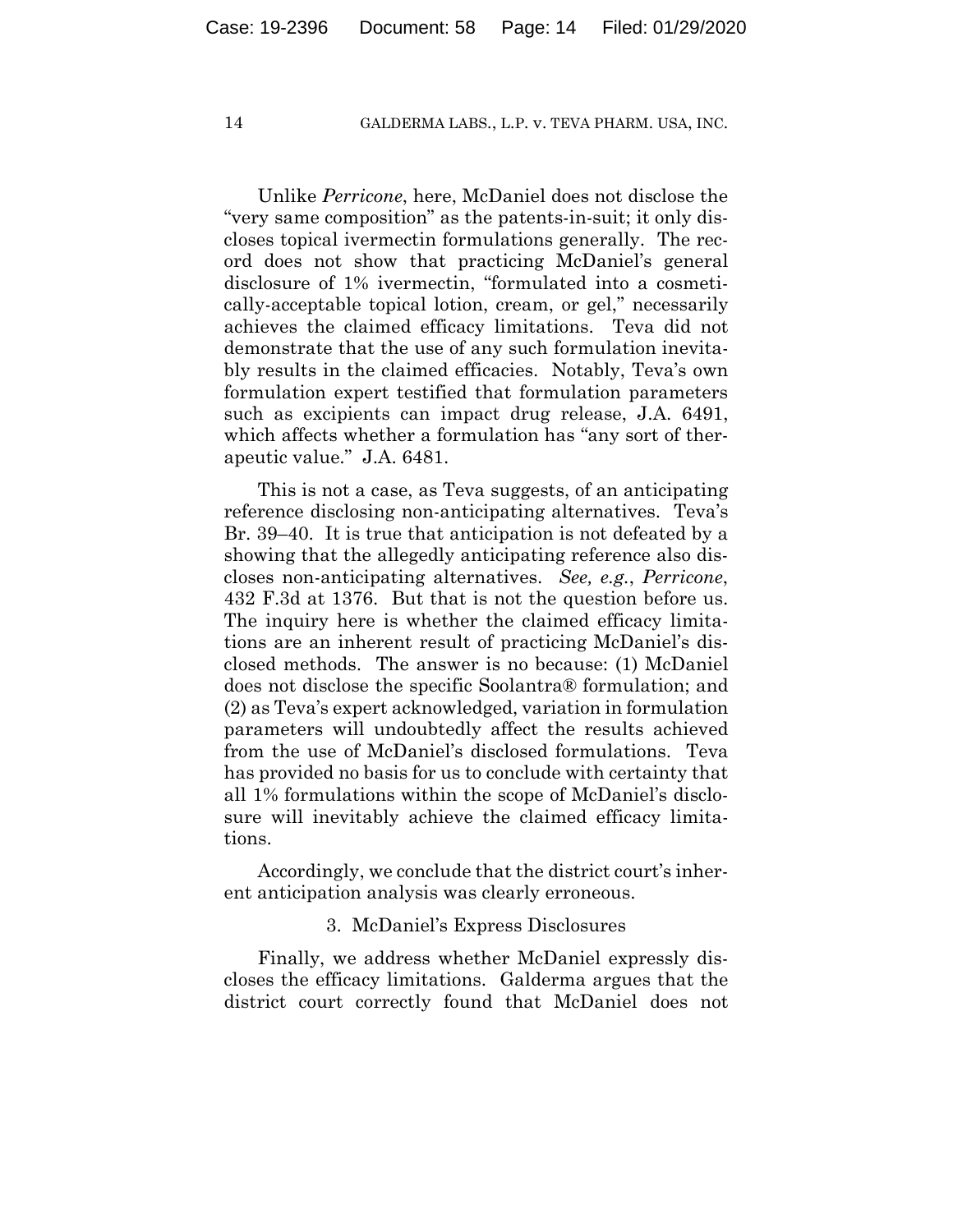expressly disclose the claimed efficacy limitations. Galderma's Reply Br. 14–15. Teva, on the other hand, insists that the district court made no such finding. Teva's Br. 41– 42. Instead, Teva argues that McDaniel expressly discloses all the efficacy limitations. *Id.* at 43–55.

As to whether the district court found that McDaniel lacks an express disclosure of the claimed efficacy limitations, we conclude that such a finding is implicit in the court's analysis. The district court's "Findings of Fact" Nos. 9–11 are reproduced below:

9. McDaniel explicitly discloses a treatment method comprising (1) topically administering, (2) once daily, (3) to a skin area affected by the inflammatory lesions of papulopustular rosacea, (4) a pharmaceutical composition comprising about 1% by weight ivermectin and a pharmaceutically acceptable carrier.

10. McDaniel inherently discloses the treatment results of its treatment method as enabled by the Manetta formulation.

11. McDaniel anticipates claim 12 of the '587 patent, claims 2, 3, and 6 of the '117 patent, and claims 6, 7, 10, and 11 of the '118 patent.

*Galderma Labs.*, 390 F. Supp. 3d at 585. In its analysis, the district court first explained how McDaniel expressly discloses every element of "the claimed treatment method," at the same time noting that it will "separately" address the "various efficacy limitations." *Id.* at 586–87. When addressing the claimed efficacy limitations, the district court stated that "the only remaining limitations are those relating to efficacy. Therefore, McDaniel anticipates the asserted claims *if the efficacy limitations are inherent* to the treatment method." *Id.* at 589–90 (emphases added). This language makes clear that the district court concluded that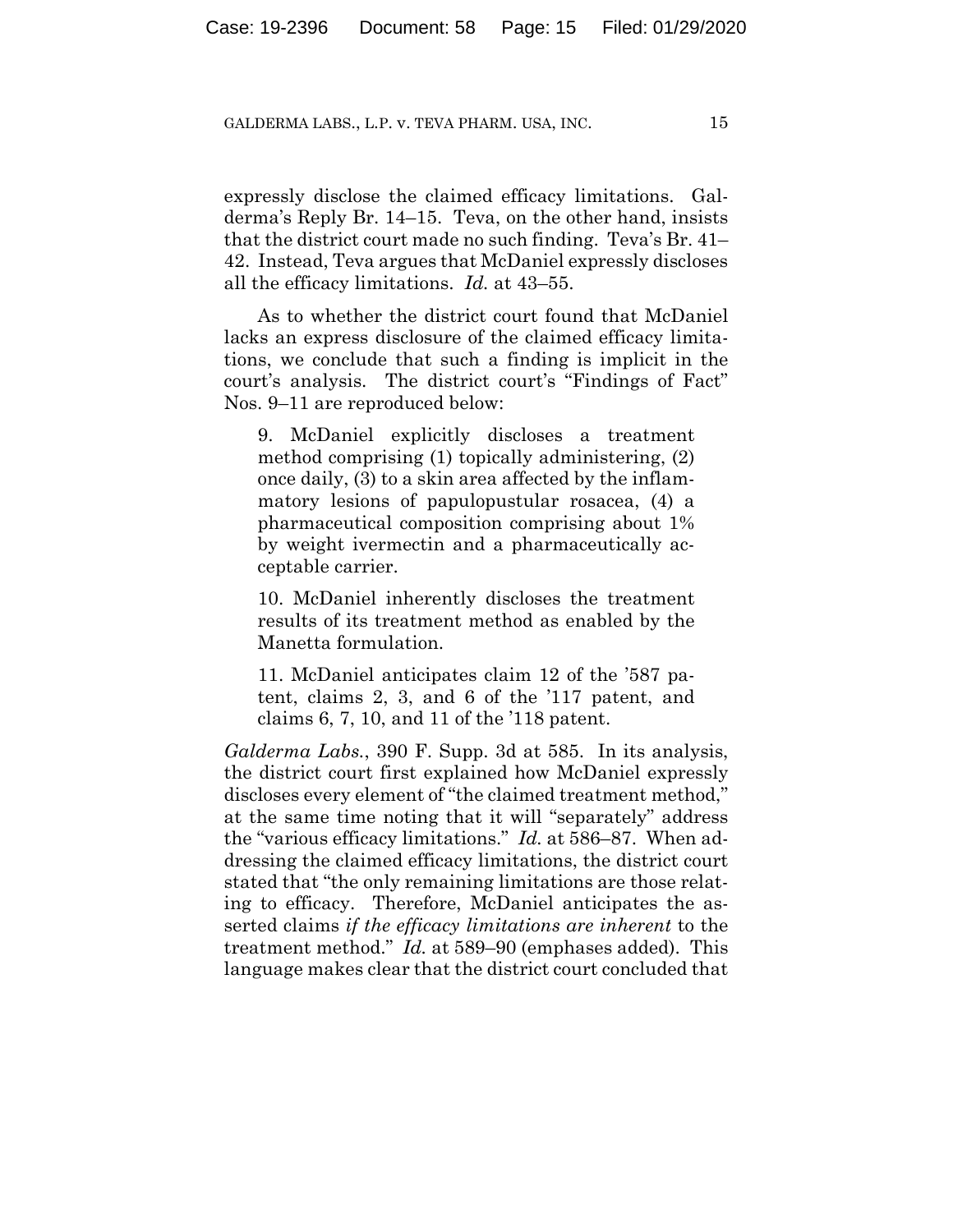McDaniel does not expressly disclose the efficacy limitations.

We see no clear error in this finding. Based on our review of the record, including the expert testimony addressing McDaniel's disclosures, we conclude that the district court did not clearly err in finding that McDaniel lacks an express disclosure of the claimed efficacy limitations. *See, e.g.,* J.A. 6819–23 (testimony of Dr. Thisted); J.A. 6841–46 (testimony of Dr. Webster); J.A. 6693–99, 6759–64 (testimony of Dr. Gallo).

Because the district court did not clearly err in finding that McDaniel lacks an express disclosure of the claimed efficacy limitations, and because the district court clearly erred in its inherent anticipation analysis, McDaniel does not anticipate. Accordingly, we reverse the district court's finding of anticipation.

#### C. Teva's Obviousness Arguments

The district court did not reach Teva's obviousness defense because it found the asserted claims anticipated by McDaniel. Teva invites us to affirm the judgment of invalidity by considering, in the first instance, the issue of obviousness of the asserted claims. As a court of review, that is not our role. We have declined in the past to reach invalidity issues not decided by the district court. *See, e.g.*, *Baxter Healthcare Corp. v. Spectramed, Inc.*, 49 F.3d 1575, 1585 (Fed. Cir. 1995). We see no reason to depart from that practice in this case.

### D. Teva's Cross-Appeal

Because we have already granted the relief requested in Teva's cross-appeal, *see* No. 19-2396, ECF No. 43, we dismiss Teva's cross-appeal as moot.

#### III. CONCLUSION

For the foregoing reasons, we reverse and remand for the district court to consider Teva's remaining invalidity